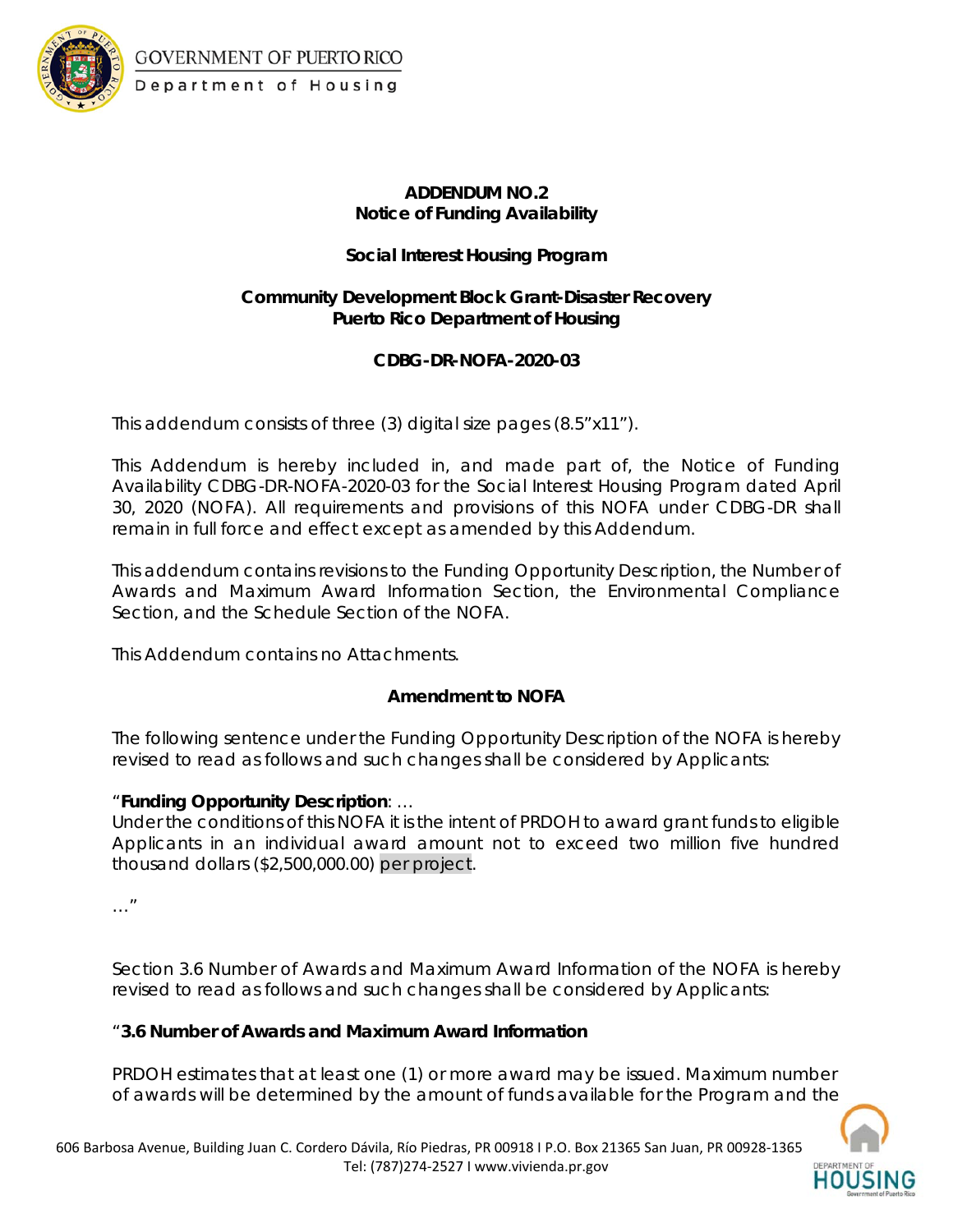responses received. All awards are subject to the applicable funding restrictions contained in this NOFA.

• **Maximum Initial Award Amount**: Applicants are eligible to receive no more than two million five hundred thousand dollars (\$2,500,000) per project.

…"

Section 3.10 Environmental Compliance of the NOFA is hereby revised to read as follows and such changes shall be considered by Applicants:

#### **"3.10 Environmental Compliance**

"Environmental review is the process of reviewing a project and its potential environmental impacts to determine whether it meets federal, state, and local environmental standards. Every project undertaken with Federal funds, and all activities associated with such projects, are subject to the provisions of the National Environmental Policy Act of 1969 (NEPA), as well as to the HUD environmental review regulations at 24 C.F.R. part 58 on Environmental Review Procedures for Entities Assuming HUD Environmental Responsibilities.

SIH Program projects will be subject to a level of environmental determination for project activity. The environmental review (based upon level of environmental determination) will be required prior to receiving funding.

Additional information about the SIH environmental review can be found in the SIH Program Guidelines."

Table 1: NOFA Schedule under Section 4.3 of the NOFA is hereby revised to read as follows and such changes shall be considered by Applicants:

|  |  |  | Table 1: NOFA Schedule |
|--|--|--|------------------------|
|--|--|--|------------------------|

| Event                                             | Date     |
|---------------------------------------------------|----------|
| <b>Public Notice</b>                              | 04/30/20 |
| Application Submission Start Date                 | 04/30/20 |
| <b>Ouestions Due</b>                              | 06/05/20 |
| Questions & Answers Posted                        | 06/18/20 |
| <b>Additional Ouestions Due</b>                   | 06/24/20 |
| Additional Ouestions & Answers Posted             | 07/06/20 |
| <b>Application Due Date</b>                       | 07/14/20 |
| Application Evaluation Period (Expected)<br>From: | 07/15/20 |